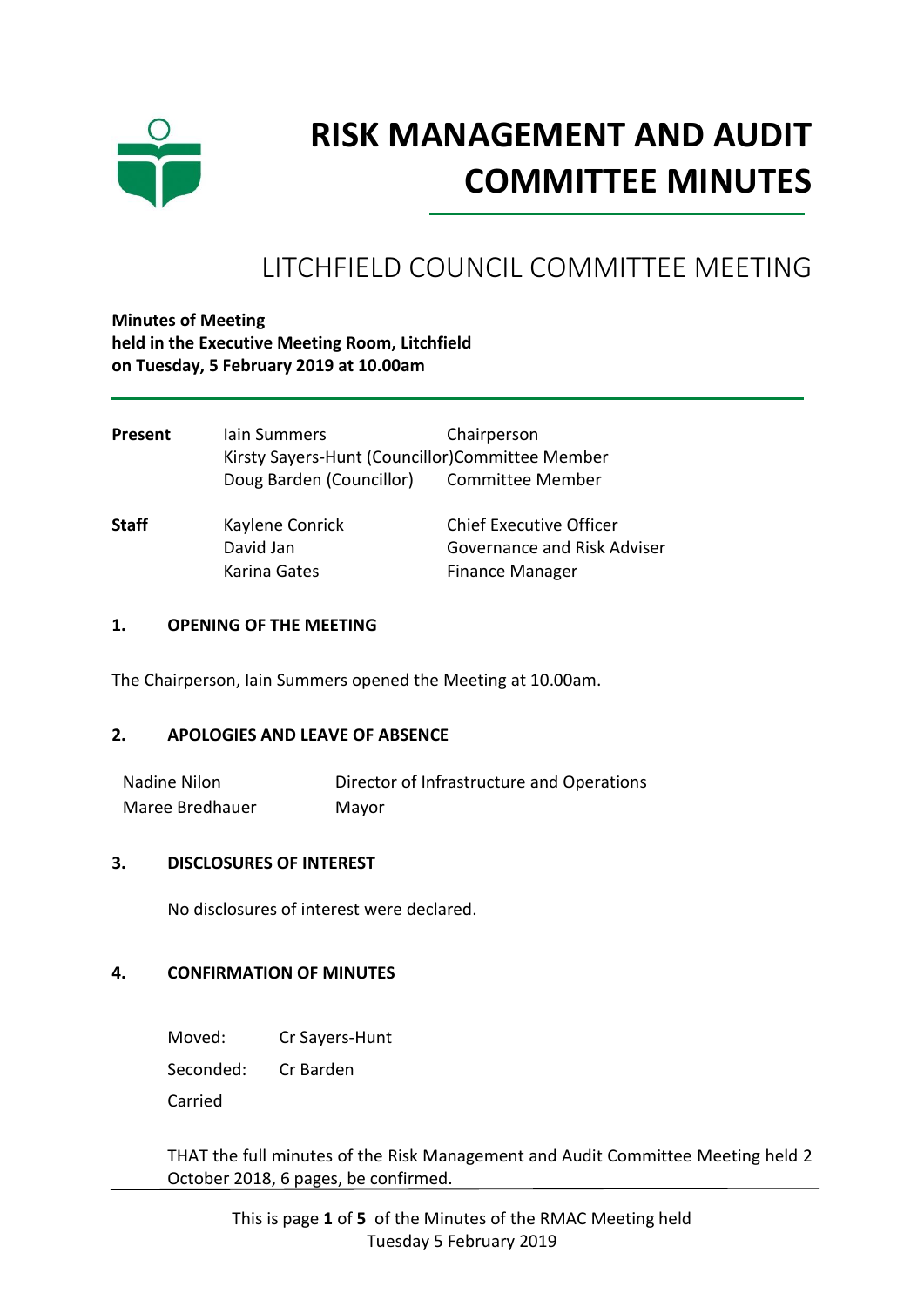# **5. BUSINESS ARISING FROM THE MINUTES**

Moved: Cr Sayers-Hunt

Seconded: Cr Barden

Carried

THAT the RMAC

- 1. Notes the completed items in the actions sheet.
- 2. Notes that a full report on the procurement roadmap will be presented at the May 2019 RMAC meeting.
- 3. Requests meeting invites be sent out for all 2019 RMAC meetings

# **6. PRESENTATIONS**

Nil.

# **7. ACCEPTING OR DECLINING LATE ITEMS**

Nil.

# **8. OFFICERS REPORTS**

# **8.1 Update on Internal Works Permit Audit**

Discussion regarding the difference between works and maintenance in relation to the requirements to obtain a permit. The committee was informed that the mowing of verges did not require a permit as it considered maintenance.

Moved: Cr Barden

Seconded: Cr Sayers-Hunt

THAT the RMAC:

- 1. Note the update on the Works Permit Audit and
- 2. Accept that the management response will be finalised once the Director Infrastructure and Operations approved the minor amendments to Litchfield Council's Development and Subdivision Standards and email confirmation of these amendments is sent out to staff and the relevant public.
- 3. Requests evidence for items 4,5 and 11 of the works permit audit recommendations.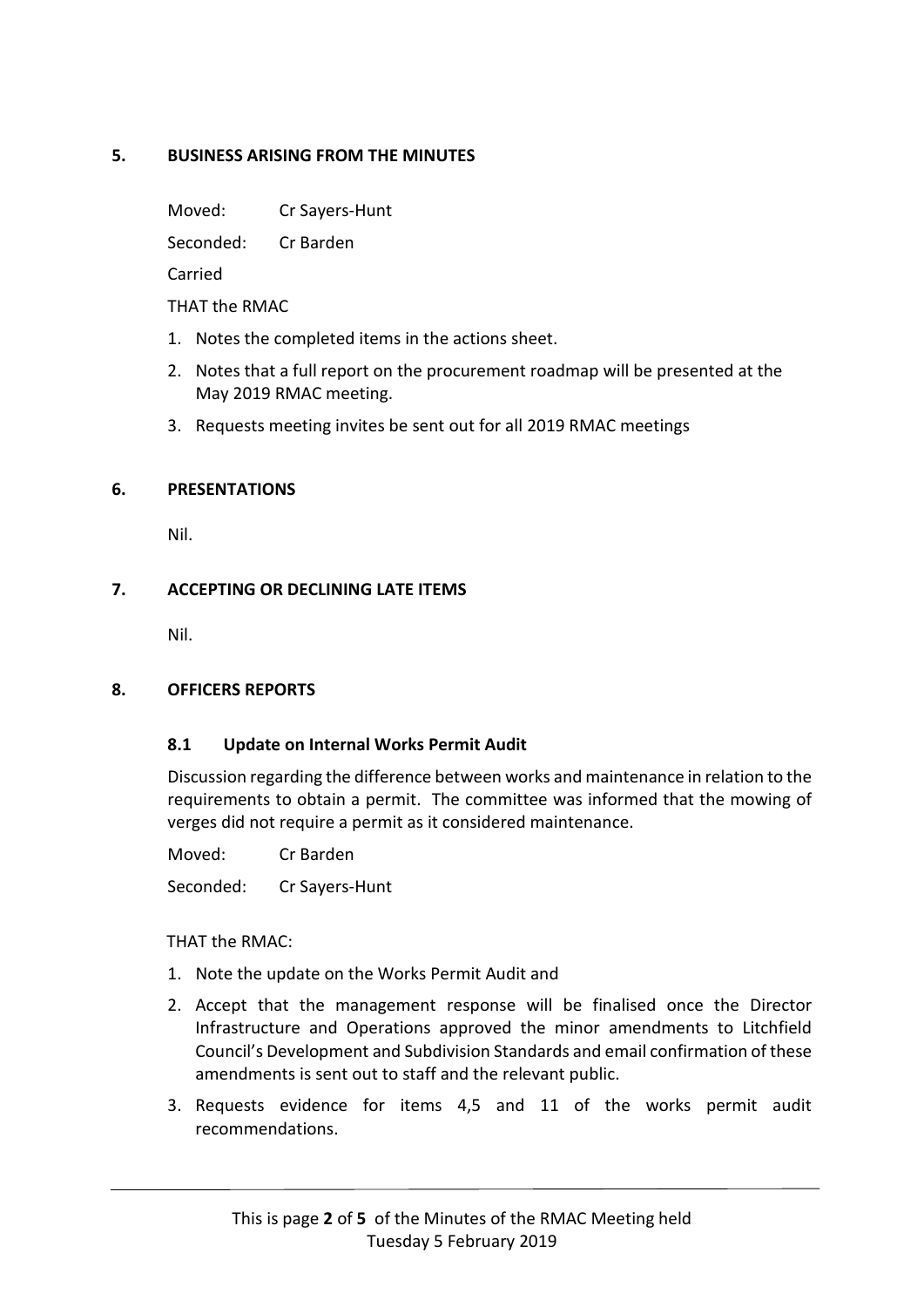# **8.2 Risk Register**

A review of the risk rating will be conducted in 2019.

Noted that the ICT improvement plan has been finalised and as such the action is complete in RP6. Actions from the plan will be incorporated into the risk register as per the report.

Moved: Cr Barden

Seconded: Cr Sayers-Hunt

#### THAT RMAC

- 1. Note the updated strategic risk register with due dates modified for risk profiles RP12 and RP15 were received; and
- 2. Note the completed actions in the Risk Dashboard of the Strategic Risk Register, to will be removed from the action list with controls to be added where required.
- 3. Requests that the municipal plan key outputs be included as controls in the appropriate risk profiles.
- 4. Requests a report on how controls in RP8 are going to be improved.
- 5. Supports an earlier due date for actions in RP12 and suggests completion by July 2019.
- 6. Noted that id.Consult economic and social data be included as a control for RP13
- 7. Requests completion dates against each of the asset categories for the development of asset management plans in RP15 actions and attention be given to where playgrounds and skate parks are considered in the asset management plans.

# **8.3 Management Response from External Auditor's Closing Report**

Moved: Cr Sayers-Hunt

Seconded: Cr Barden

#### THAT the RMAC

- 1. Receive and note management responses to the External Auditor's Closing Report for the financial year ended 30 June 2018 as attached to this report.
- 2. Note that no further follow up is required by the RMAC
- 3. Requests that the management response is provided to the external auditor with the RMAC endorsement.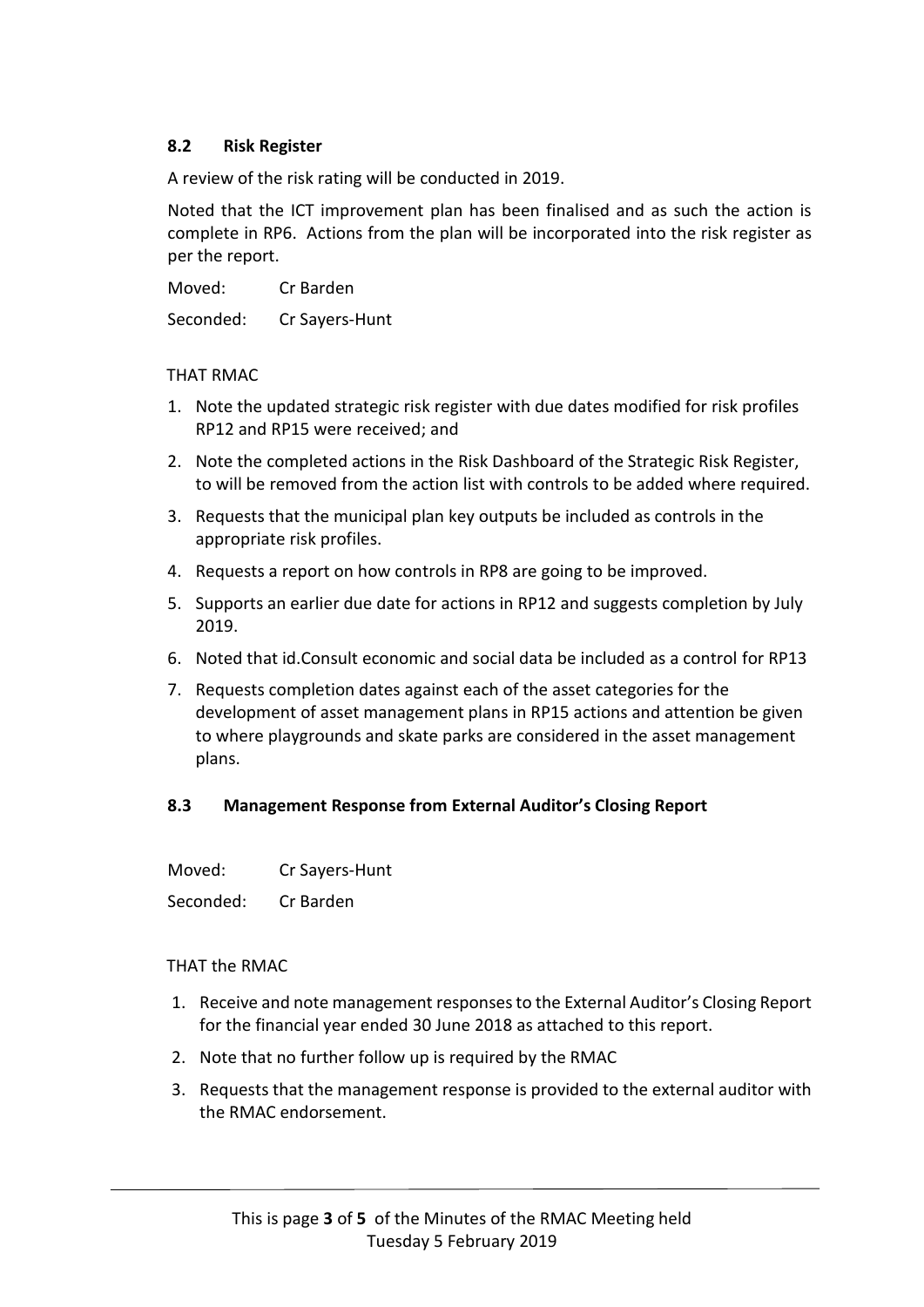# **8.4 2018/19 Internal Audit update**

Moved: Cr Sayers-Hunt

Seconded: Cr Barden

THAT the RMAC,

- 1. Request a full report at its next meeting on the payroll audit final report and management response.
- 2. Notes the progress on the implementation of the contract management and traffic control process audits.
- 3. That future internal audits provide an opinion of control adequacy as part of the scope of works

# **8.5 Review of 2017/18 Annual Report in relation to Municipal Plan**

RMAC enquired into the process as to how actual KPI reporting is included in the annual report and are satisfied that the quarterly reporting to Council provides that information.

Moved: Cr Sayers-Hunt

Seconded: Cr Barden

#### THAT the RMAC.

1. Recommends management examines implementing a summary budget reporting format in the annual report that mirrors the municipal plan budget format for the purpose of ease of comparison.

# **8.6 2018 Local Government Compliance Review Close Out Letter**

Moved: Cr Sayers-Hunt

Seconded: Cr Barden

THAT the RMAC notes the close out letter from the Department of Housing and Community Development: Local Government Division for the 2018 Litchfield Council Compliance Review

#### **9. OTHER BUSINESS**

Nil.